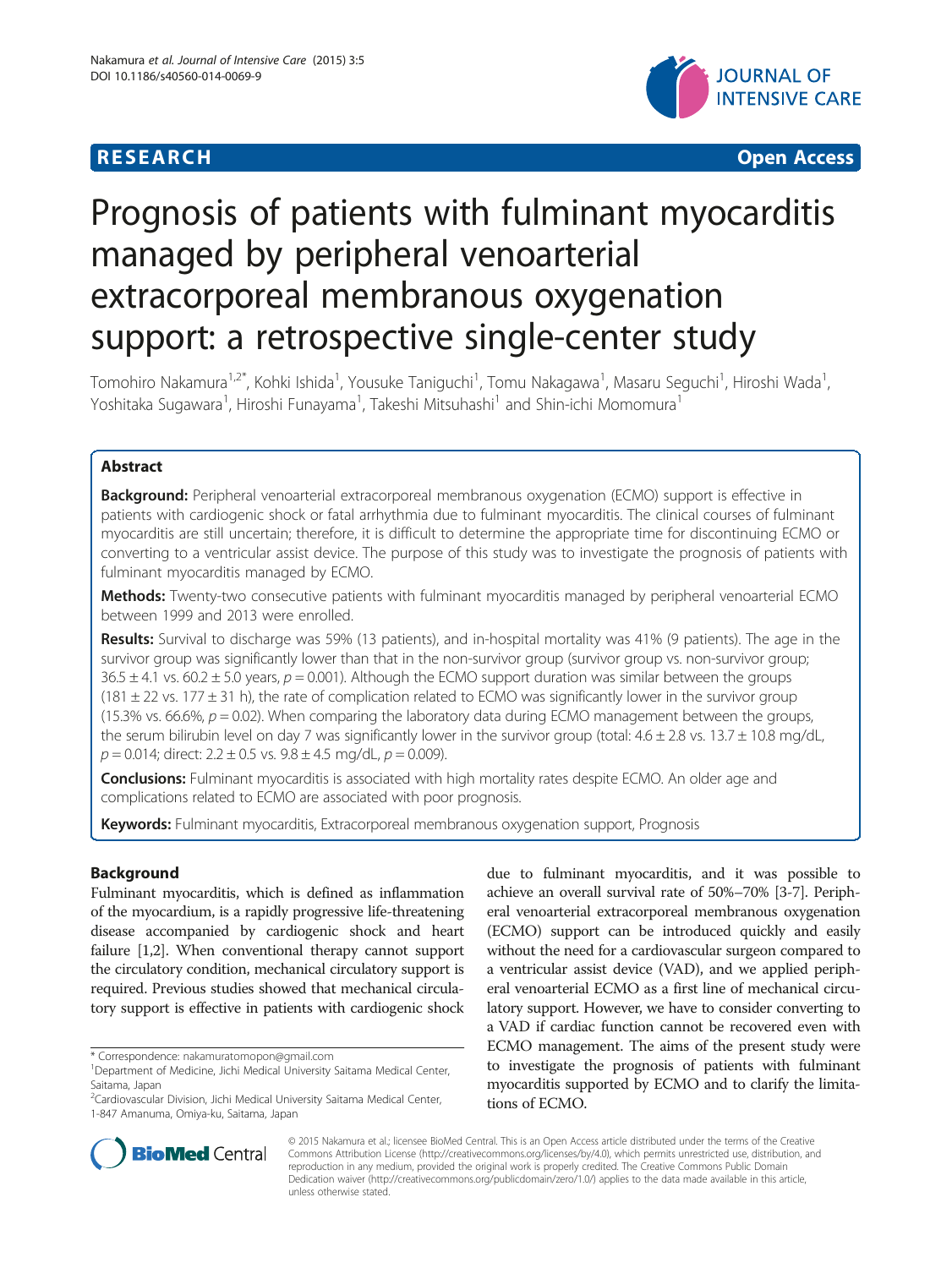# **Methods**

### Patient population

In a retrospective chart review from 1999–2013, we identified 22 consecutive patients with fulminant myocarditis managed by peripheral venoarterial ECMO at Jichi Medical University Saitama Medical Center. The diagnosis of myocarditis was based on the following clinical findings: 1) a recent medical history consistent with flu-like symptoms such as respiratory or gastrointestinal symptoms; 2) ST-T abnormalities detected by electrocardiography; 3) significant changes in echocardiographic features; 4) positive findings of inflammation (e.g., a fever of >38°C, increased white blood cell count, and increased C-reactive protein level); 5) absence of critical stenosis observed via coronary angiography; 6) sudden onset of cardiogenic shock; and 7) requiring ECMO for prolonged cardiogenic shock. The pathological etiology of fulminant myocarditis was not included in these criteria. The induction criteria for ECMO were cardiogenic shock refractory to inotropic agents, intra-aortic balloon pumping (IABP), or life-threatening arrhythmia.

# The device and management

The peripheral venoarterial ECMO system consists of a centrifugal pump, a polypropylene hollow-fiber membrane oxygenator, and a heparin-coated circuit (Terumo Inc., Tokyo, Japan). We used a 15-French (Fr) arterial cannula with a length of 15 cm and a 21-Fr venous cannula with a length of 50 cm, both of which were inserted via the femoral vessels by using the Seldinger technique. Mechanical circulation was established with venous blood drainage from the right atrium and arterial blood return to the iliac artery.

The management and weaning of ECMO were performed according to the previously described guideline [[7\]](#page-4-0). Low-dose heparin was continuously administrated to maintain an activated clotting time of 150–200 s. To prevent poor venous drainage, right atrium pressure was maintained (>10 mm Hg) with adequate fluid administration, and blood transfusion was performed to maintain a hemoglobin level of >10 g/dL and a platelet level of  $>50,000/\mu L$ . A distal perfusion catheter into the superficial femoral artery or dorsal pedis artery was required to prevent distal leg ischemia.

The initial flow rate was 3.0–3.5 L/min to assist recovery from peripheral circulatory failure. In all patients, ECMO was introduced in the catheter laboratory, and the initial flow rate and rotation speed of ECMO were appropriate. According to the indicators of peripheral circulatory failure (e.g., arterial blood gas analysis, mixed venous oxygen saturation, lactic acid, and urinary output), the flow rate of ECMO was decreased. When the flow rate reached 1.0 L/min, the patients could be weaned off ECMO if their vital signs and the abovementioned indicators were acceptable.

#### Data collection and statistical analysis

Blood samples were obtained every 4 h until the peak creatinine kinase (CK) and CK-MB levels were determined, and thereafter, they were collected every 24 h until the patients recovered or died. We have investigated the ECMOrelated complications including leg ischemia, stroke, major bleeding, and multiple organ failure (MOF). The definition of major bleeding was the uncontrolled hemorrhage requiring the additional transfusion at vascular access sites, retroperitoneal space, or gastrointestinal tract.

Data were expressed as the frequency and percentage for categorical variables and the mean ± standard deviation for continuous variables. We compared data between the survivors and non-survivors. Continuous data were analyzed by using the Student t-test or the Mann–Whitney U-test. Categorical data were analyzed by using the Fisher exact test. For all analyses, a two-tailed  $P$  value of <0.05 was considered statistically significant. All statistical analyses were performed by using the SPSS statistical software, version 13.0 for Windows (SPSS, Chicago, IL, USA). All subjects enrolled in this research have given their informed consent which has been approved by my institutional committee on human research, and this protocol has been found acceptable by them.

# Results

Between 1999 and 2013, we included 22 patients with fulminant myocarditis who were managed with ECMO. Thirteen patients (59%) were discharged from the hospital. One of these 13 patients underwent heart transplantation after converting to the left VAD, and she was discharged in excellent condition. Table [1](#page-2-0) shows the patients' baseline clinical characteristics. On admission, the circulatory condition and laboratory data were similar between the survivor group and the non-survivor group. The average age of those in the survivor group was significantly lower than that in the non-survivor group  $(36.5 \pm 4.1 \text{ vs. } 60.2 \pm 5.0 \text{ years}, p = 0.001).$ 

Table [2](#page-2-0) compares the treatment and ECMO management between the groups. The use of steroid, IABP, and continuous hemodiafiltration was similar between the groups. Although the ECMO duration was similar between the groups (survivor group vs. non-survivor group;  $181 \pm 22$  vs.  $177 \pm 31$  h, respectively;  $p = 0.15$ ), the rate of complications related to ECMO was significantly lower in the survivor group (15.3% vs. 66.6%,  $p = 0.02$ ). Complications such as major bleeding and MOF were more common in the non-survivor group.

Figure [1](#page-4-0) shows the serial changes in the laboratory data, including the white blood cell count and levels of glutamic oxaloacetic transaminase, glutamic pyruvic transaminase,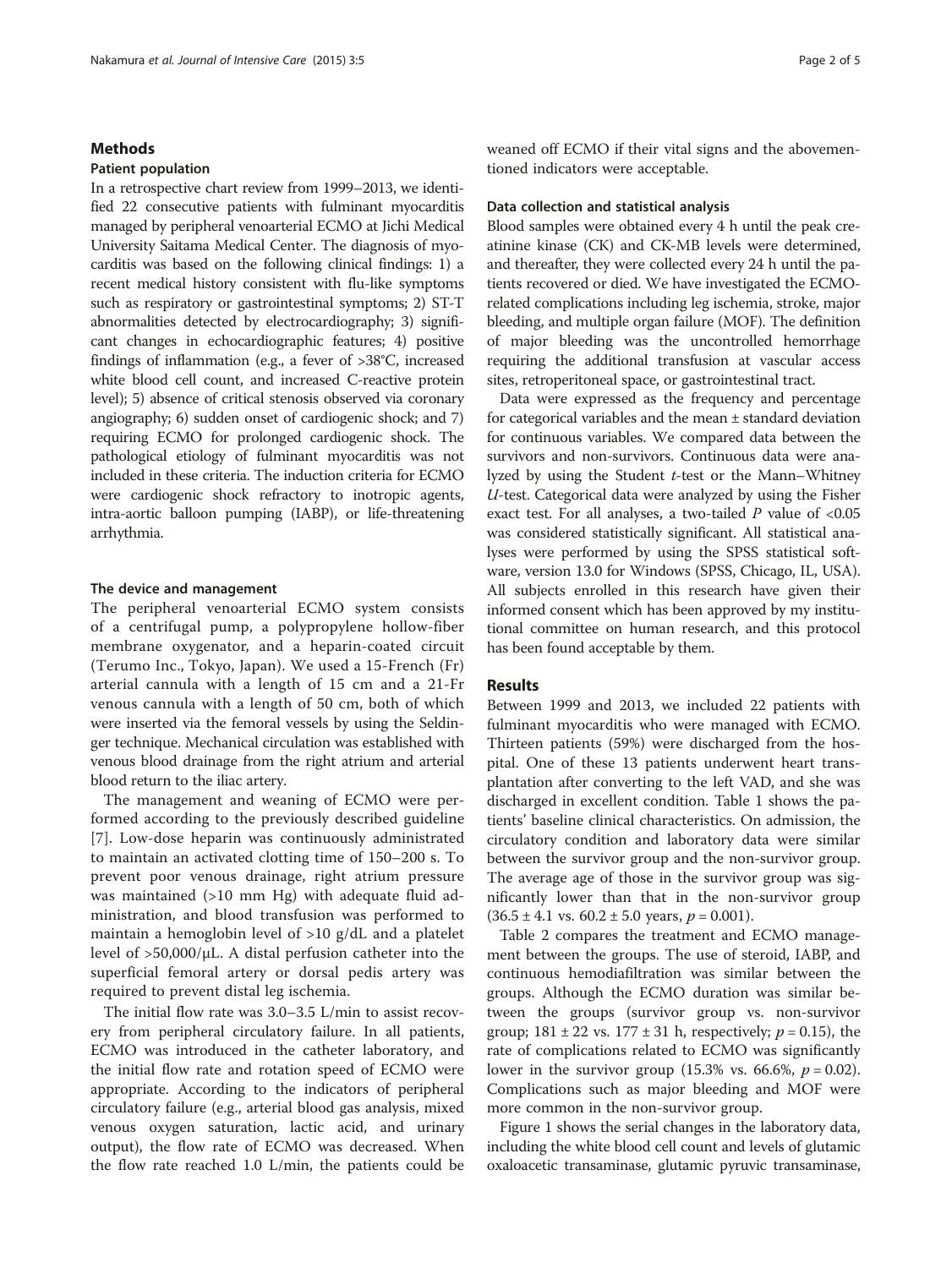<span id="page-2-0"></span>

| Table 1 Baseline characteristics of patients with    |
|------------------------------------------------------|
| fulminant myocarditis with extracorporeal membranous |
| oxygenation (ECMO) support                           |

|                                   | <b>Survivors</b><br>$(n = 13)$ | <b>Non-survivors</b><br>$(n = 9)$ | P value |
|-----------------------------------|--------------------------------|-----------------------------------|---------|
| Age, years                        | $36.5 \pm 14.7$                | $60.2 \pm 14.9$                   | 0.001   |
| Male sex                          | 6(46%)                         | 4 (44%)                           | 0.64    |
| Systolic BP, mm Hq                | $84.5 \pm 21.7$                | $81.4 \pm 27.3$                   | 0.78    |
| Heart rate, bpm                   | $110.0 \pm 33.3$               | $92.0 \pm 26.1$                   | 0.22    |
| Presence of pulseless<br>VT or Vf | 9 (69%)                        | 6 (67%)                           | 0.90    |
| LVDd, mm                          | $46.0 \pm 7.7$                 | $44.0 \pm 5.4$                    | 0.62    |
| LVDs, mm                          | $40.7 \pm 7.3$                 | $36.4 + 4.2$                      | 0.25    |
| LVEF, %                           | $22.9 \pm 8.5$                 | $23.6 \pm 12.6$                   | 0.88    |
| Laboratory data<br>on admission   |                                |                                   |         |
| $WBC$ (/ $\mu$ L)                 | $10,213.9 \pm 5,431.6$         | $11,937.8 \pm 9,399.0$            | 0.59    |
| GOT (IU/L)                        | $768.6 \pm 864.1$              | $1,599.8 \pm 2,759.7$             | 0.40    |
| GPT (IU/L)                        | $540.6 \pm 726.9$              | $1,044.2 \pm 1,882.0$             | 0.46    |
| LDH (IU/L)                        | $2,187.9 \pm 2,198.0$          | $2,815.1 \pm 4,245.1$             | 0.65    |
| Total-Bil (mg/dL)                 | $0.72 \pm 0.29$                | $0.85 \pm 0.49$                   | 0.46    |
| Direct-Bil (mg/dL)                | $0.28 \pm 0.11$                | $0.37 \pm 0.31$                   | 0.36    |
| BUN (mg/dL)                       | $26.7 \pm 12.4$                | $38.9 \pm 29.0$                   | 0.26    |
| Creatinine (mg/dL)                | $1.47 \pm 0.76$                | $1.48 \pm 0.98$                   | 0.99    |
| Max. CK (IU/L)                    | $3,090.2 \pm 4,416.1$          | $3,148.0 \pm 4,456.2$             | 0.98    |
| Max. CK-MB (IU/L)                 | $154.9 \pm 279.8$              | $113.2 \pm 70.1$                  | 0.67    |
|                                   |                                |                                   |         |

Data are presented as the mean  $\pm$  standard deviation or as the number of patients (%).

BP blood pressure, VT ventricular tachycardia, Vf ventricular fibrillation, LVDd left ventricular end-diastolic dimension, LVDs left ventricular end-systolic dimension, LVEF left ventricular ejection fraction, WBC white blood cell, GOT glutamic oxaloacetic transaminase, GPT glutamic pyruvic transaminase, LDH lactate dehydrogenase, Bil bilirubin, BUN blood urea nitrogen, Max. maximum, CK creatine kinase.

#### Table 2 The treatment and management of ECMO

|                                    | <b>Survivors</b><br>$(n = 13)$ | <b>Non-survivors</b><br>$(n=9)$ | P value |
|------------------------------------|--------------------------------|---------------------------------|---------|
| Steroid therapy                    | 7(54%)                         | 2(22%)                          | 0.15    |
| IABP use                           | 13 (100%)                      | 8 (89%)                         | 0.41    |
| CHDF use                           | 2(15%)                         | 3(33%)                          | 0.32    |
| Total operating time of ECMO, h    | $181 + 22$                     | $177 + 31$                      | 0.15    |
| Complications associated with ECMO |                                |                                 |         |
| Total                              | 3(23%)                         | 8 (89%)                         | 0.004   |
| Leg ischemia                       | $0(0\%)$                       | 2(22%)                          | 0.16    |
| Stroke                             | $0(0\%)$                       | 2(22%)                          | 0.16    |
| Bleeding                           | 2(15%)                         | 6(67%)                          | 0.02    |
| Multiple organ failure             | 2(15%)                         | 6 (67%)                         | 0.02    |

Data are presented as the mean ± standard deviation or as the number of patients (%)

IABP intra-aortic balloon pump, CHDF continuous hemodiafiltration.

lactate dehydrogenase, total bilirubin, direct bilirubin, blood urea nitrogen, and creatinine, during ECMO management. The serum levels of total bilirubin and direct bilirubin on day 7 were significantly lower in the survivor group (total bilirubin:  $4.6 \pm 2.8$  vs.  $13.7 \pm 10.8$  mg/dL,  $p = 0.014$ ; direct bilirubin:  $2.2 \pm 0.5$  vs.  $9.8 \pm 4.5$  mg/dL,  $p = 0.009$ ).

# **Discussion**

Fulminant myocarditis, which is characterized by extensive inflammatory infiltration and numerous foci of myocyte necrosis, is a rapidly progressive life-threatening disease, and survival rates have been reported as 50%–70% [[1-7\]](#page-4-0). Our study found that the survival rate was 59% in patients with fulminant myocarditis managed by peripheral venoarterial ECMO. And elderly patients who might be in vulnerable conditions were associated with poor prognosis. Although the baseline characteristics except for age were similar between the survivor group and the nonsurvivor group, it was expected that the reserve of endorgan function is low in elderly patients. Considering that we do not treat pediatric patients with fulminant myocarditis and we excluded adult patients who did not require ECMO, our findings are acceptable.

Cardiopulmonary support systems play an important role in patients who develop cardiogenic shock or fatal arrhythmia. Pages et al. [[8\]](#page-4-0) reported that peripheral venoarterial ECMO was as efficient as bi-VAD in patients with fulminant myocarditis related to cardiogenic shock, because it facilitated renal and hepatic recovery. Acker et al. [[4](#page-4-0)] suggested that the survival rates in cases by using peripheral venoarterial ECMO were higher than in cases by using VAD. When compared to VAD, peripheral venoarterial ECMO could be introduced quickly and easily to prevent hemodynamic deterioration. In Japan, a therapeutic guideline by Aoyama et al. [[7\]](#page-4-0) recommended that ECMO should be instituted if the patient with fulminant myocarditis does not recover from circulatory failure despite the use of cardiotonic or vasopressor drugs and IABP treatment. However, continued use of ECMO causes many problems, including bleeding, hemolysis, leg ischemia, or MOF, and ECMO is not suitable for long-term support. Previous studies investigating patients with acute coronary syndrome requiring ECMO reported that the complications related to ECMO were associated with poor prognosis [\[9,10\]](#page-4-0). A study in patients with fulminant myocarditis by Aoyama et al., as previously described, reported that leg ischemia and MOF related to ECMO were poor prognostic factors [[7\]](#page-4-0). Our study findings were similar considering the incidence rate of ECMO-related complications; in particular, bleeding events and MOF were significantly greater in the non-survivor group. This suggests that we should pay careful attention to prevent complications related to ECMO in an effort to improve the prognosis of fulminant myocarditis.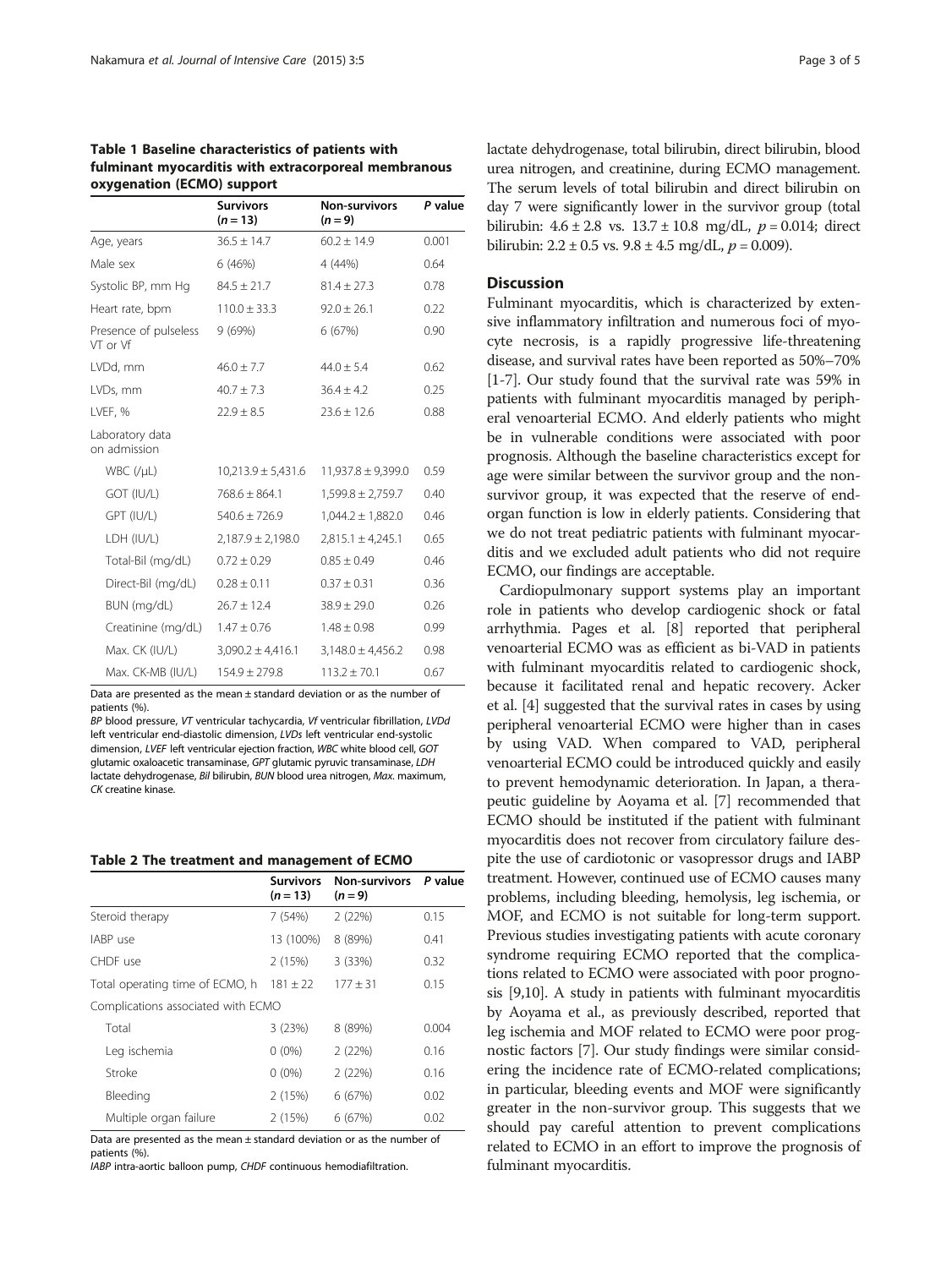